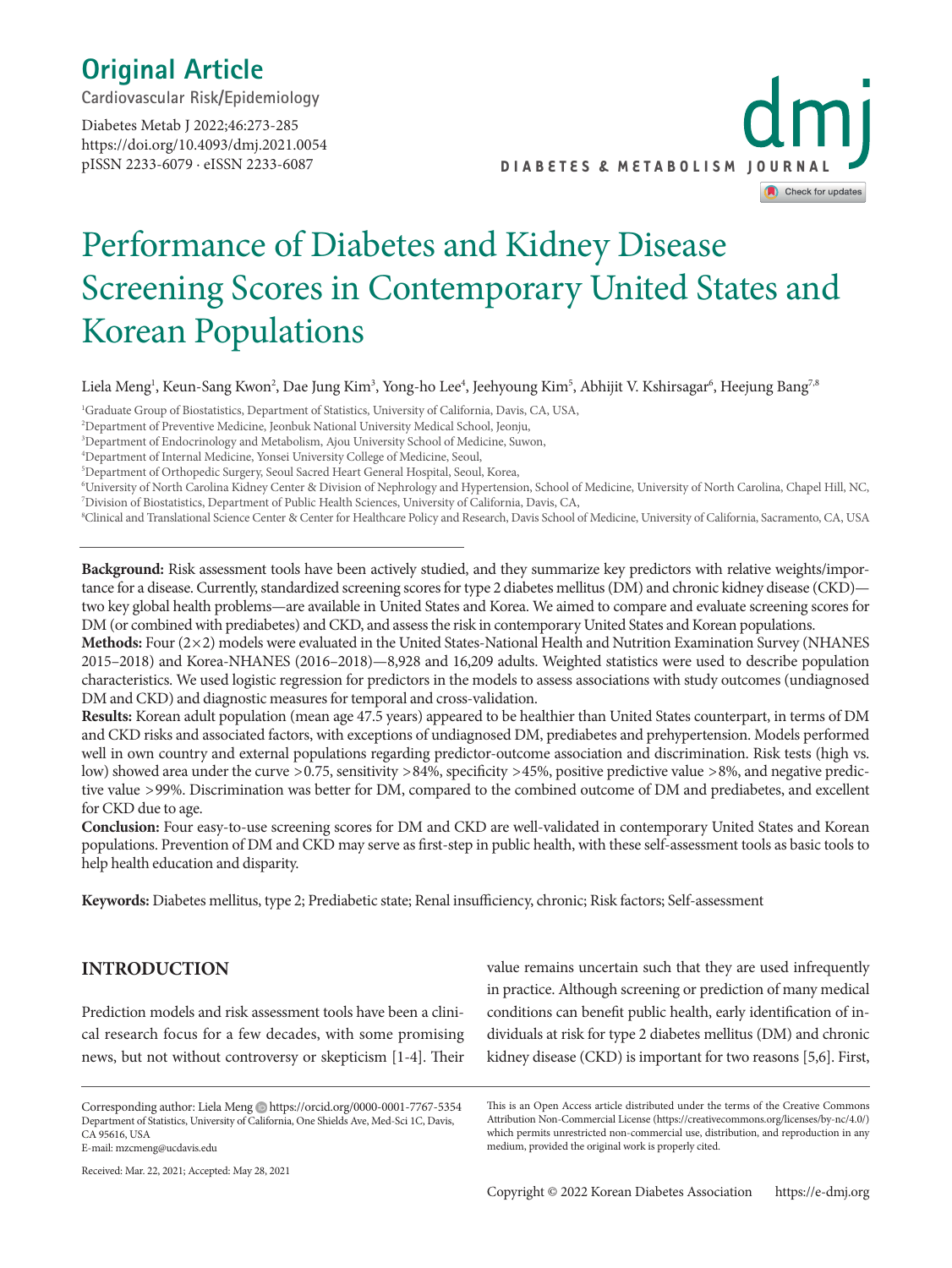these conditions may be undiagnosed, challenging the need to screen for current or future events in individuals with or free of asymptomatic or occult disease. Second, both conditions are increasingly prevalent in many regions and closely-related or inter-dependent (with several shared risk factors and underlying mechanisms), with significant global health implications for itself as well as based on their associations with other comorbidities including cardiovascular disease (CVD) [7]. Currently, some models are widely available in research community and public domain, and provide health education via selfassessment of disease risk using a short checklist of simple questions (excluding lab data or difficult medical terms), with broad endorsement from the medical community [8-10].

In this study, we aimed to compare and validate 'four screening tools' to help identify undiagnosed DM (alone or with pre-DM) and CKD being used in the United States and Korea. The original models were developed using data from up to two decades ago [11-15] with some adaptations over years. Therefore, we evaluated the currently used models/questionnaires using the most recent national survey data collected from the two countries, with comprehensive statistical measures; let us call  $2\times2\times2$  (two medical conditions by two countries' models by two countries' populations/datasets) temporal and cross-validation and comparison—we focused on associational measure (via regression fit) and diagnostic performance (high vs. low risk based on the risk test). As a secondary aim, we aimed to compare these two countries' population health in terms of DM and CKD and the related factors, which also coincide with CVD risk factors. Our study is timely as DM and CKD (and their associated risk factors) are suggested as key medical conditions among patients with coronavirus disease 2019 (COV-ID-19) [16], and diverging performance in COVID control has been contrasted between United States and Korea [17,18]. During the COVID-19 crisis, the California Department of Public Health (CDPH) recommends the "prediabetes quiz (taking <1 minute)" in connection with COVID-19 on the internet, TV and highway billboards, and used the prediabetes screening score to be described below [19-21]. Finally, we sought to address a criticism regarding widely-promoted webbased risk tests and "medicalization" of pre-DM [8,22,23].

# **METHODS**

used in United States for health education and disease surveillance at the American Diabetes Association (ADA), American Medical Association (AMA), and/or Centers for Disease Control and Prevention (CDC), among other authorities/agencies [8-10,19,24-26], and the Korean counterparts. Particularly, the CDC started to use DM and CKD screening scores from 2019 on their websites [9,10]. The four models were originally developed/derived from nationally representative health surveys, the National Health and Nutrition Examination Survey (NHANES) and Korea National Health and Nutrition Examination Survey (KNHANES) from 1999 to 2009; the final presentation of questionnaires and scoring algorithms are reasonably comparable and standardized, consisting of integer score (maximum score of 12). Predictors include demographics (age, gender), family and personal medical history (e.g., DM, hypertension, CVD), obesity measures (body mass index [BMI], waist circumference), and lifestyle variables (physical activity, smoking, alcohol). See the scoring algorithms in Box below; original models can be found in original publications [11-13,15,27], and original and adapted/tailored versions of models and questionnaires have been used in practice. Those in the box are the most widely used versions in practice [8-10,19,21].

- USA-DM (or pre-DM) score: 1\*I(age in 40–49)+2\*I(age in 50–59)+3\*I(age  $\geq$  60)+1\*I(you are man)+1\*I(hypertensio n)+1\*I(family history of DM)+1\*I(BMI in 25–29.9)+  $2*I(BMI \text{ in } 30-39.9)+3*I(BMI \ge 40)+1*I(physically)$ inactive)+1\*I(DM during pregnancy and you are woman). Korea-DM score:  $2 \times I$ (age in 35–44)+3 $\times I$ (age  $\geq 45$ )+1 $\times I$ (hyp ertension)+1\*I(family history of DM)+2\*I(waist in 30– 32.9 inches for woman or 33–34.9 inches for man)+3\*I (waist ≥33 inches for women or ≥35 inches for men)+ 1\*I(current smoker)+1\*I(alcohol 1–4.9 drinks/days)+  $2 \times I$ (alcohol  $\geq 5$  drinks/days).
- USA-CKD score: 2\*I(age in 50–59)+3\*I(age in 60–69)+  $4*I(age \ge 70)+1*I(you are woman)+1*I(hypertension)+1*$ I(DM)+1\*I(anemia)+1\*I(CVD)+1\*I(congestive heart failure or heart failure)+1\*I(circulation disease in legs)+ 1\*I(protein in urine).
- Korea-CKD score: 2\*I(age in 50–59)+3\*I(age in 60–69)+  $4*I(age \ge 70)+1*I(you are woman)+1*I(hypertension)+1*$ I(DM)+1\*I(anemia)+1\*I(CVD)+1\*I(protein in urine).

I (x) denotes indicator function; if condition x is met, score 1; and score 0 otherwise. For

DM scores, 5 or higher score means "at high risk." For CKD scores, 4 or higher score means "at high risk." Currently, United States uses the same risk score for DM and pre-DM, and Korea does not have a widely used pre-DM score. Paper version of the questionnaire provides a user-friendly sub-table for BMI/obesity categories based on weight and height. Similarly, online calculators only ask for weight and height.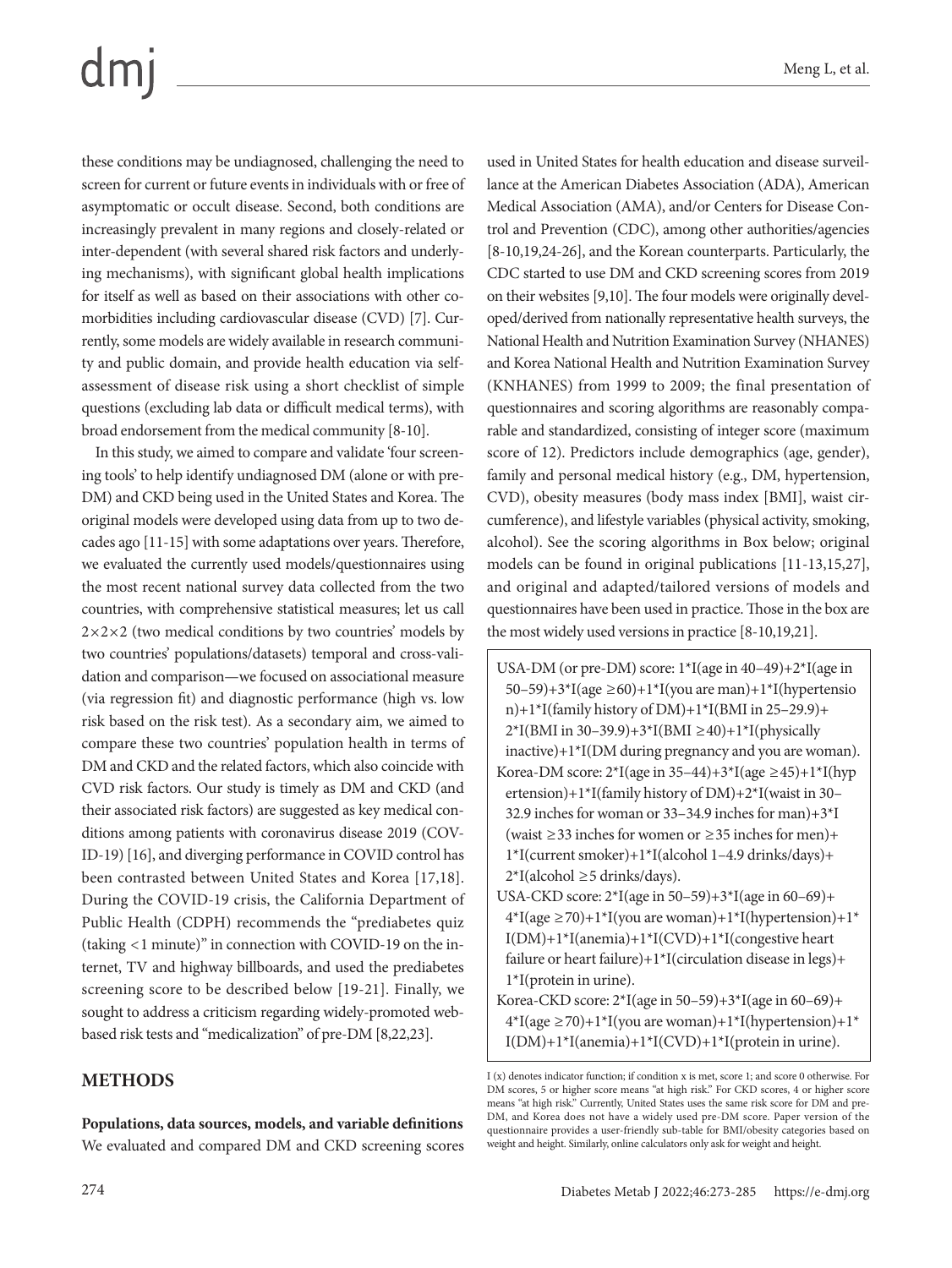For the United States study, we used NHANES 2015–2016 and 2017–2018, and for the Korean counterpart, we used KNHANES 2016, 2017, and 2018. The study population was adults  $\geq$  19 years old. For the DM study, individuals with known DM were excluded, and those with known kidney failure/disease were excluded for the CKD study, as our study outcome was 'undiagnosed' cases, where 'known' means already diagnosed so participant knew the disease status at the time of survey. In practice, unlike DM, awareness of CKD is very low, so using a questionnaire to ascertain CKD will lead to significant underestimation of the population with CKD. Thus, it is possible that individuals with known CKD were included in our CKD analysis due to limited information collected. We addressed this issue in sensitivity analysis by treating persons with estimated glomerular filtration rate (eGFR) <15 or <30 mL/min/1.73 m<sup>2</sup> as a surrogate for CKD known to patients but not queried or captured in survey.

We also considered the combined outcome of DM and pre-DM because it has been reported that early detection of pre-DM may play a major role in disease reversal or delay [24,28- 30]. Of note, the same scoring algorithm has been justified for undiagnosed DM alone, or DM and pre-DM together, employing same or different cutpoints to define at-risk groups in practice [10,12,19,31]. Currently, United States uses the same risk score for DM and pre-DM [10,19,24].

Outcome measures were based on current clinical practice guidelines in United States and Korea: briefly speaking, glucose (with/without fasting), glycosylated hemoglobin (HbA1c), and 2h-oral glucose tolerance test (OGTT) for DM and pre-DM; and eGFR based on Chronic Kidney Disease Epidemiology Collaboration (CKD-EPI) standards for both United States and Korean studies. Korean version of CKD-EPI was used as sensitivity analysis. For other variables, we also used widely accepted definitions used in clinical practice and previous research [5,24,32-35]. Of note, KNHANES did not collect data on gestational DM, anemia treatment, (congestive) heart failure, and OGTT, and both surveys did not collect data on peripheral artery or vascular disease (phrased 'circulation disease in legs' in the questionnaire), unlike older versions of NHANES. Of note, NHANES collected self-reported weight and height and obesity status (normal vs. overweight) but we did not use these variables in our primary analyses. See Appendix 1 for variable definitions.

# **Statistical analyses**

We used descriptive statistics to summarize nationally representative samples based on complex survey designs: mean ± standard error for continuous variables and percent for categorical variables. To represent the entire country's adult population and compute national health statistics (e.g., mean age, prevalence of medical condition), design features—weights (i.e., interview, medical exam and fasting subsample weights for multiple years, as appropriate), clusters, and strata—were accounted for. We followed the NHANES and KNHANES analyses guidelines as well as previous publications [11,13,31]. In the descriptive and inferential health statistics (presented in Table 1), known cases of DM and CKD were not excluded in order to represent the entire adult population in the nation. In the remaining screening score or risk test-related analyses where undiagnosed case is the outcome of interest, known cases were excluded.

First, we fitted the four risk score models in the originally intended populations for temporal validation, i.e., United States models in the United States sample and Korean models in the Korean sample. Next, we performed cross-validation, i.e., United States models in the Korean sample, and Korean models in the United States sample, previously described as a ' $2 \times 2 \times 2$  approach.' Multiple logistic regression was used to estimate odds ratio (OR), 95% confidence interval (CI), and *P* value for each predictor and outcome, along with area under the receiver operating characteristic (ROC) curve (AUC). For diagnostic performance, we computed percent (%) of participants who scored high ( $\geq$ 5 for DM and  $\geq$ 4 for CKD), sensitivity, specificity, positive predictive value (PPV), negative predictive value (NPV), likelihood ratio positive/negative (LR+/–), Youden index, and AUC, along with ROC curve and calibration plot.

Sensitivity analyses were conducted for checking the robustness of the primary analysis results to adaptations/modifications that have been or could be considered in practice; that is, subgroup analyses based on demographics, under different data availability, with different weighting, or variations in outcome definition, and AUCs were reported as a key prediction summary measure. When findings were inconsistent or counterintuitive, we sought to provide scientific explanation(s) of the underlying mechanism. Of note, when we evaluated regression models and the final risk test (high vs. low score), final results were qualitatively similar in weighted and unweighted analyses, especially, third decimal point changed in AUC. SAS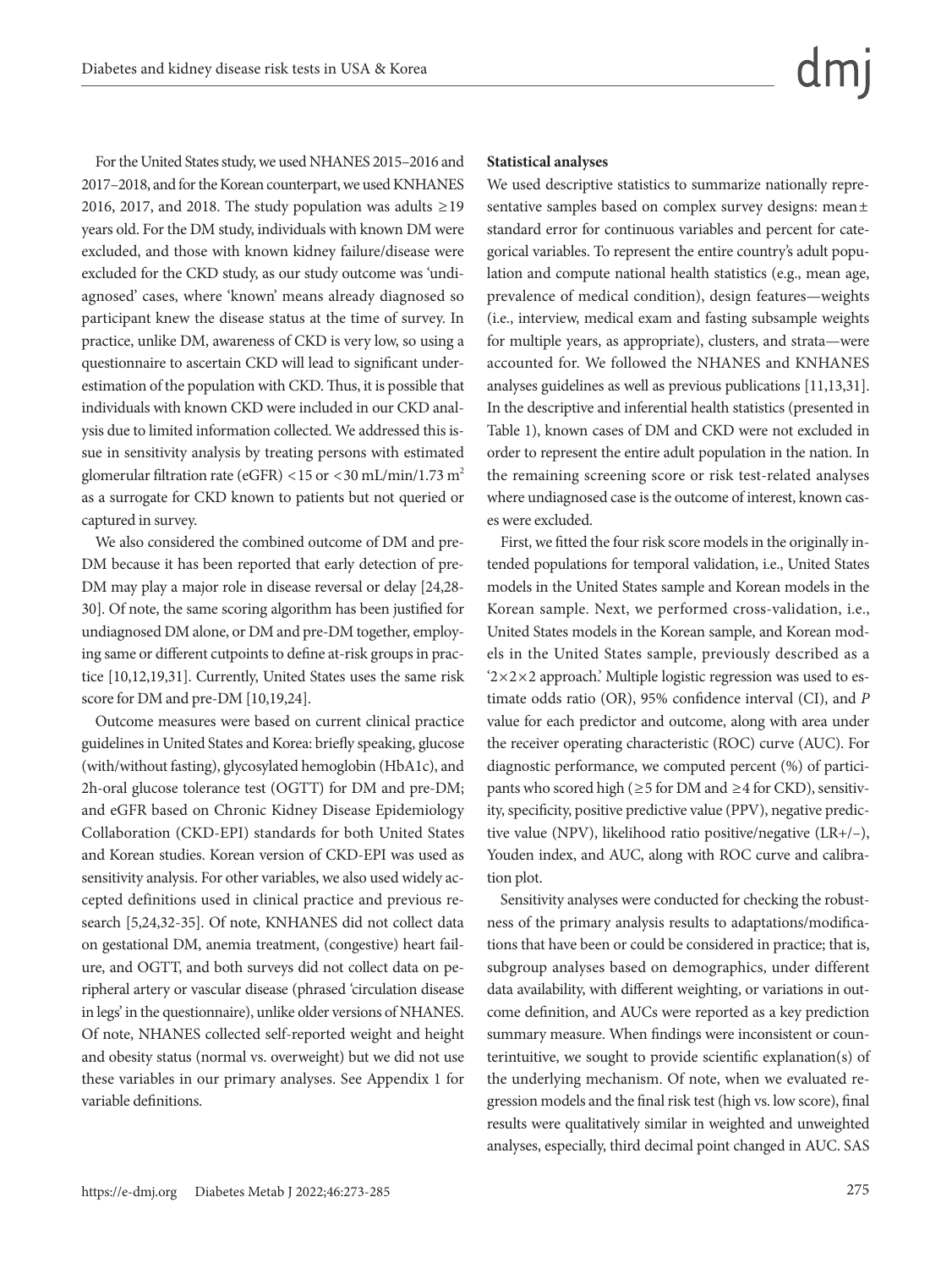version 9.4 (SAS Institute Inc., Cary, NC, USA) was used for data analyses.

## **Ethics approval**

The University of California Institutional Review Board (IRB) determined that IRB review is not required because the research is based on publicly available, de-identified data (IRB ID: 1653151-1). Written informed consent by the patients was waived due to the use of publicly available data in our study.

## **Data availability**

Original data are publicly available by CDC and Korea CDC. The analysis datasets used are available from the first and last authors upon request.

# **RESULTS**

# **Characteristics and general health status of American and Korean adults**

The NHANES includes 11,000 adults in the United States and KNHANES includes 18,560 adults in Korea. Table 1 presents the characteristics of the adult population of similar mean ages, approximately 47.5 years old. The United States population demonstrated 12.1% of known DM and 3.2% of known CKD; the corresponding estimates for the Korean population were 7.7% and <0.5%, respectively. It is noteworthy, but not surprising, that obesity distributions were markedly different, although prevalence of DM and pre-DM (based on lab tests) was similar in the two countries. This offers more evidence toward postulated differences between Western versus Asian populations in terms of DM etiology, particularly, in genetics, BMI cutpoints, different obesity measures, and lifestyles [28,36-39]. Prevalence of hypertension (but not prehypertension), CVD, CKD, and family history of DM were higher in United States. Interestingly, the prevalence of physical activity and smoking (as binary variables) and mean hemoglobin (14.2 g/dL) were very similar in the two countries. Difference in alcohol consumption may be attributed to varying approaches to phrasing of queries and information collected/available or cultural differences. Among outcomes-related variables, the mean of HbA1C was 5.6% to 5.7%; prevalence of DM based on lab tests was 10% to 11% (where approximately 20 and 34% of total DM cases were newly diagnosed in the United States and Korea, respectively), and prevalence of pre-DM was 32% to 34% in the two countries. In contrast, 6.8% of the United States population and approximately 2.8% of the Korean population had  $e$ GFR $<$ 60 mL/min/1.73 m<sup>2</sup>.

# **Risk model fits in newest survey data in the United States and Korea: model performance**

Overall, logistic regression showed direction, magnitude, and statistical significance of associations (assessed by OR, CI, and *P* value), qualitatively consistent with the original model developments. Although DM, the most important risk factor along with hypertension, was not statistically significant for CKD (which may seem counterintuitive), it may be explained by a statistical phenomenon called 'multicollinearity'; in simple/ unadjusted logistic regression, DM yielded OR, 2.95 (*P*<0.001) and was correlated with hypertension and proteinuria. Different directions in the relationship between alcohol consumption and DM in the United States versus Korea are interesting, although a protective effect of light or moderate alcohol use in DM risk prediction has been reported [40], which might further reflect differences and difficulty in measuring/quantifying consumption and/or lifestyle factors that could be region- or population-specific. AUC was 0.75 for the USA-DM model in the United States population and 0.77 for the K-DM model in the Korean population. AUC was higher for the CKD counterparts (0.89 for USA and 0.91 for Korea), where high AUCs, even higher than the values reported in the original model developments, are partly due to very strong age effect. These results are summarized in Tables 2 and 3, and Supplementary Fig. 1.

Calibration based on observed versus predicted probabilities was satisfactory, showing a similar pattern in the two countries for the same disease. For DM, these probabilities ranged from 0% to 15% based on deciles, with slight overestimation in the highest risk group (for the 10th decile, 15% predicted vs. 13% observed), and for CKD, >50% of the participants were classified as low risk, with <5% of both predicted and observed probabilities, reflecting low risk in young age group (Supplementary Fig. 2).

# **Diagnostic performance of the risk tests**

Diagnostic characteristics, using cutpoints for the high risk group, in the four models showed sensitivity 84%–96%, specificity 45%–65%, PPV 8%–16%, and NPV >99% in temporal validation. Some of these values were even higher in some external populations, i.e., cross-validation, but overall summary prediction/discrimination measure, AUC, was robust; e.g., lowest AUC 0.71 when the K-DM model was fitted to the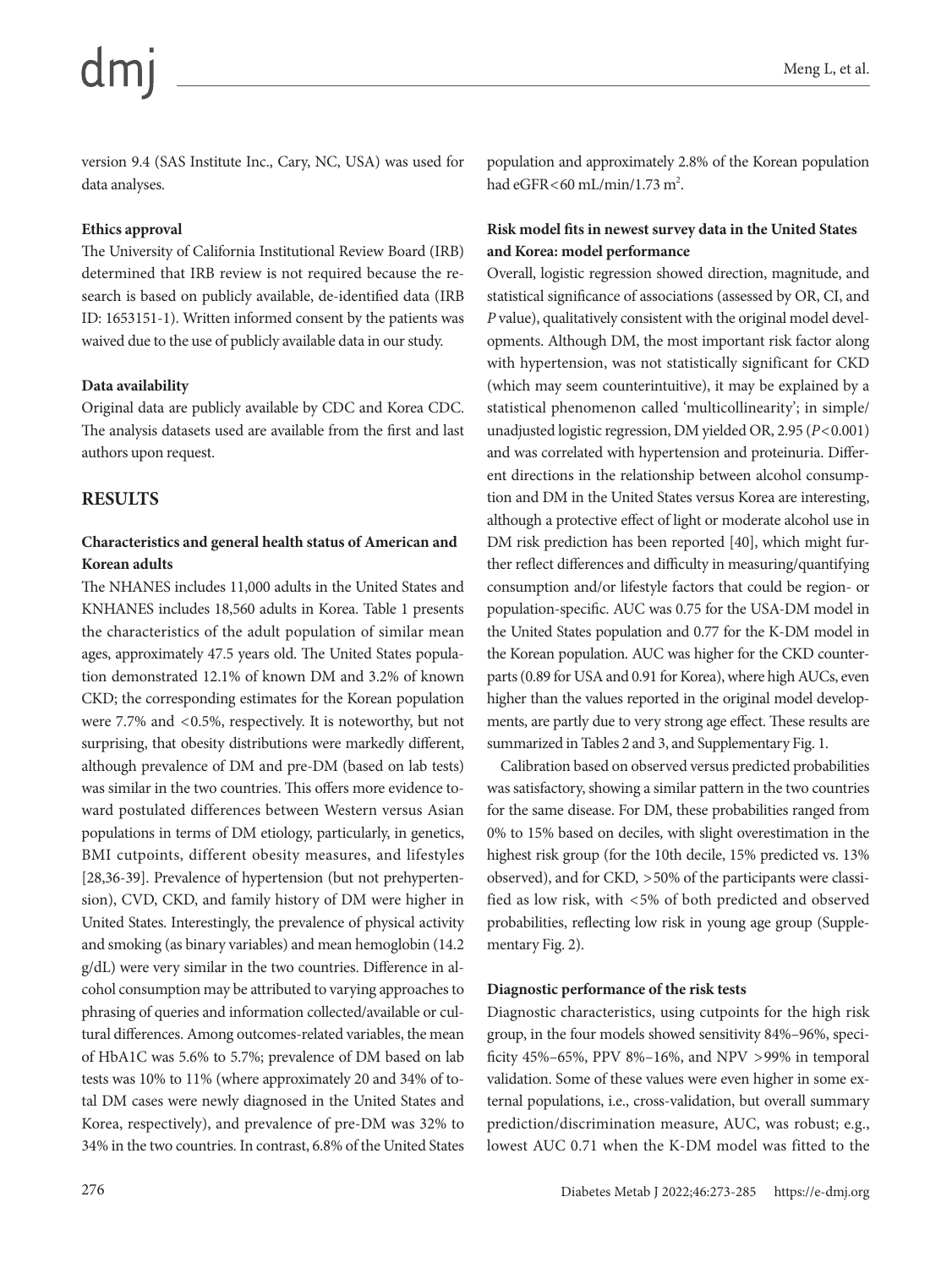| Table 1. Characteristics of adult populations representing United States and Korea based on NHANES (2015 to 2018) and |  |  |  |  |  |  |  |
|-----------------------------------------------------------------------------------------------------------------------|--|--|--|--|--|--|--|
| KNHANES (2016 to 2018) <sup>a</sup>                                                                                   |  |  |  |  |  |  |  |

| Characteristic                                                | US population in NHANES<br>$(n=11,000)^{a}$ | Korean population in KNHANES<br>$(n=18,560)^{a}$ |
|---------------------------------------------------------------|---------------------------------------------|--------------------------------------------------|
| Age, yr                                                       | $47.7 \pm 0.39$                             | $47.3 \pm 0.24$                                  |
| Women, %                                                      | 51.8                                        | 50.2                                             |
| BMI, kg/m <sup>2</sup>                                        | $29.6 \pm 0.18$                             | $24.0 \pm 0.04$                                  |
| BMI/obesity status (based on USA/Asian criteria)              |                                             |                                                  |
| BMI <25/BMI <23 kg/m <sup>2</sup>                             | 28.5/17.3                                   | 65.0/42.6                                        |
| $25 \leq BMI < 30/23 \leq BMI < 27.5 \text{ kg/m}^2$          | 31.0/27.0                                   | 29.3/42.8                                        |
| $30 \leq BMI < 40/27.5 \leq BMI < 35 kg/m^2$                  | 32.3/36.9                                   | 5.5/13.7                                         |
| BMI $\geq$ 40/BMI $\geq$ 35 kg/m <sup>2</sup>                 | 8.2/18.8                                    | 0.1/0.8                                          |
| Waist (women/men), inches                                     | $38.7 \pm 0.23/40.4 \pm 0.21$               | $30.9 \pm 0.06/33.9 \pm 0.05$                    |
| Hypertension, %                                               | 38.7                                        | 28.6                                             |
| Prehypertension, %                                            | 42.8                                        | 41.6                                             |
| SBP/DBP, mm Hg                                                | $123.7 \pm 0.32/71.2 \pm 0.37$              | $117.7 \pm 0.19/75.8 \pm 0.12$                   |
| Family history of DM, %                                       | 42.0                                        | 23.3                                             |
| Known DM, %                                                   | 12.1                                        | 7.7                                              |
| Known kidney disease (kidney weak, failure, or dialysis), %   | 3.2                                         | $0.26/0.06 - 0.21b$                              |
| Physically inactive, %                                        | 58.3                                        | 57.0                                             |
| Gestational diabetes (among women), %                         | 6.6                                         | Unavailable                                      |
| Current smoker, %                                             | 24.1                                        | 21.4                                             |
| Alcohol, light or moderate/heavy, %                           | 46.9/26.3°                                  | $34.2/16.7$ °                                    |
| Anemia treatment, %                                           | 3.8                                         | Unavailable                                      |
| Hemoglobin, g/dL                                              | $14.2 \pm 0.04$                             | $14.2 \pm 0.02$                                  |
| Cardiovascular disease, %                                     | 7.4                                         | 3.6                                              |
| (Congestive) heart failure, %                                 | 2.3                                         | Unavailable                                      |
| Proteinuria, %                                                | 9.9                                         | 12.7                                             |
| Outcomes-related                                              |                                             |                                                  |
| Fasting glucose (at least 8 hours), mg/dL                     | $109.6 \pm 0.61$                            | $99.8 \pm 0.23$                                  |
| Hemoglobin HbA1c, %                                           | $5.7 \pm 0.02$                              | $5.6 \pm 0.01$                                   |
| 2-hour glucose, mg/dL                                         | $117.1 \pm 1.28$ <sup>c</sup>               | Unavailable                                      |
| DM (based on lab tests), %                                    | 11.0                                        | 10.0                                             |
| Pre-DM (based on lab tests), %                                | 31.5                                        | 34.3                                             |
| Undiagnosed DM (no. of newly diagnosed DM/no. of total DM), % | 20.1                                        | 34.1                                             |
| Creatinine, mg/dL                                             | $0.87 \pm 0.005$                            | $0.83 \pm 0.002$                                 |
| eGFR, mL/min/1.73 m <sup>2</sup>                              | $94.9 \pm 0.58$                             | $97.8 \pm 0.23/98.9 \pm 0.23$ <sup>d</sup>       |
| eGFR <60 mL/min/1.73 m <sup>2</sup> , %                       | 6.8                                         | 2.7/2.9 <sup>d</sup>                             |

Values are presented as mean±standard error.

NHANES, National Health and Nutrition Examination Survey; KNHANES, Korea National Health and Nutrition Examination Survey; BMI, body mass index; SBP, systolic blood pressure; DBP, diastolic blood pressure; HbA1c, glycosylated hemoglobin; DM, diabetes mellitus; eGFR, estimated glomerular filtration rate.

a Before excluding known/already diagnosed DM and chronic kidney disease (CKD) cases. Sample sizes (number) are unweighted, while other summary statistics are weighted (following NHANES/KNHANES analysis guidelines), <sup>b</sup>Left/right values are because weak kidney was not asked/when we included eGFR <15 to <30 mL/min/1.73 m<sup>2</sup> (note that creatinine was missing among 707 participants in KNHANES), 'Due to different assessments, % may not be comparable in the two countries, <sup>d</sup>Left/right values are when USA/Korean Chronic Kidney Disease Epidemiology Collaboration (CKD-EPI) formulas were used. See Appendix 1 for variable definitions.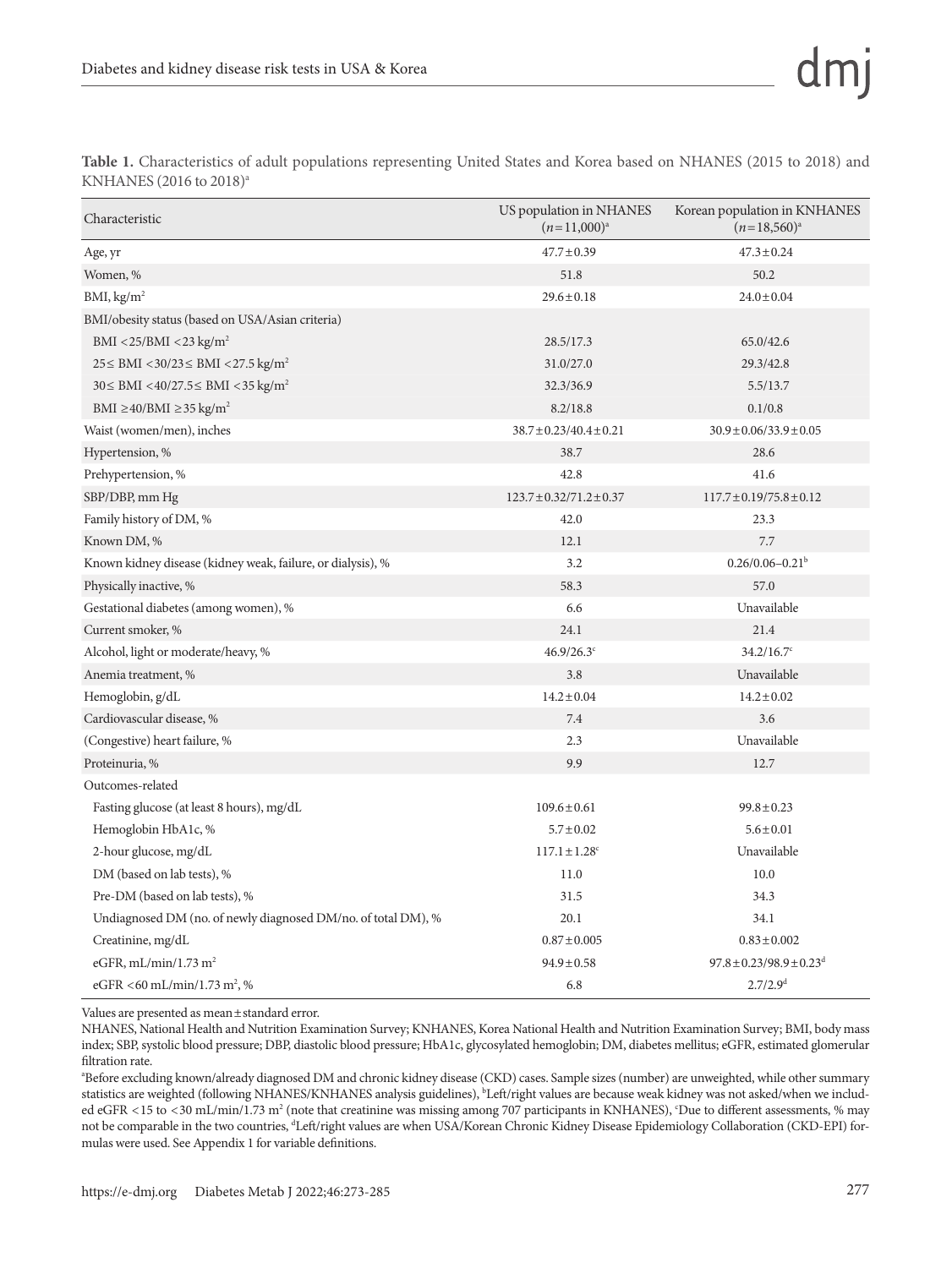# $dm$

|                                | USA-DM score in NHANES                                |                        | K-DM score in KNHANES                                |                     |           |  |  |  |  |  |
|--------------------------------|-------------------------------------------------------|------------------------|------------------------------------------------------|---------------------|-----------|--|--|--|--|--|
|                                | $(428 \text{ DM cases}, n=8,928; \text{AUC} = 0.753)$ |                        | $(791 \text{ DM cases}, n=16,209; \text{AUC}=0.766)$ |                     |           |  |  |  |  |  |
| Predictor (assigned score)     | OR (95% CI)                                           | $P$ value <sup>b</sup> | Predictor (assigned score)                           | OR (95% CI)         | $P$ value |  |  |  |  |  |
| Age, yr                        |                                                       |                        | Age, yr                                              |                     |           |  |  |  |  |  |
| $40 - 49(1)$                   | $2.68(1.83-3.93)$                                     | < 0.001                | $35 - 44(2)$                                         | $3.07(2.00-4.71)$   | < 0.001   |  |  |  |  |  |
| $50 - 59(2)$                   | $4.65(3.25-6.64)$                                     | < 0.001                | $\geq$ 45 (3)                                        | $5.27(3.54 - 7.84)$ | < 0.001   |  |  |  |  |  |
| $\geq 60(3)$                   | $4.96(3.52 - 6.99)$                                   | < 0.001                | $\mathbf c$                                          |                     |           |  |  |  |  |  |
| Male(1)                        | $1.29(1.05-1.58)$                                     | 0.012                  | $\mathsf{c}$                                         |                     |           |  |  |  |  |  |
| Hypertension (1)               | $1.49(1.20-1.86)$                                     | < 0.001                | Hypertension (1)                                     | $2.03(1.74-2.38)$   | < 0.001   |  |  |  |  |  |
| Family DM (1)                  | $1.29(1.06-1.58)$                                     | 0.013                  | Family DM (1)                                        | $1.83(1.55-2.15)$   | < 0.001   |  |  |  |  |  |
| BMI, kg/m <sup>2</sup>         |                                                       |                        | Waist, inches                                        |                     |           |  |  |  |  |  |
| $25 - 29.9(1)$                 | $1.23(0.90-1.69)$                                     | 0.194                  | $30-32.9/33-34.9$ (F/M) (2)                          | $1.77(1.40-2.23)$   | < 0.001   |  |  |  |  |  |
| $30 - 39.9(2)$                 | $2.65(1.99-3.53)$                                     | < 0.001                | $\geq$ 33/35 (F/M) (3)                               | $3.84(3.13 - 4.72)$ | < 0.001   |  |  |  |  |  |
| $\geq 40(3)$                   | $3.83(2.63 - 5.59)$                                   | < 0.001                | $\mathsf{C}$                                         |                     |           |  |  |  |  |  |
| Physically inactive (1)        | $1.36(1.09-1.69)$                                     | 0.006                  | Current smoker (1)                                   | $1.43(1.18-1.73)$   | < 0.001   |  |  |  |  |  |
| Gestational DM, women only (1) | $2.46(1.53-3.95)$                                     | < 0.001                | Alcohol, drinks/day                                  |                     |           |  |  |  |  |  |
|                                |                                                       |                        | Light or moderate, $1-4.9(1)$                        | $0.92(0.77 - 1.11)$ | 0.387     |  |  |  |  |  |
|                                |                                                       |                        | Heavy, $\geq 5(2)$                                   | $1.17(0.95 - 1.44)$ | 0.137     |  |  |  |  |  |

Table 2. United States & Korean diabetes models fitted in original countries<sup>a</sup>: undiagnosed DM

DM, diabetes mellitus; NHANES, National Health and Nutrition Examination Survey; AUC, area under the receiver operating characteristic (ROC) curve; KNHANES, Korea National Health and Nutrition Examination Survey; OR, odds ratio; CI, confidence interval; BMI, body mass index. a NHANES 2015–2018 and KNHANES 2016–2018 among adults (≥19 year old) were used. For DM, known DM were excluded. Prediction equations are in Supplementary Table 4, <sup>b</sup>P value is calculated with chi-square test, 'Empty cells are due to different questions included in different questionnaires.

|                            | USA-CKD score in NHANES<br>$(664$ CKD cases, $n=9,890$ ; AUC=0.893) |                 |                            | K-CKD score in KNHANES<br>$(653 \text{ CKD cases}, n=17,803; \text{AUC}=0.912)$ |                   |  |  |  |  |
|----------------------------|---------------------------------------------------------------------|-----------------|----------------------------|---------------------------------------------------------------------------------|-------------------|--|--|--|--|
| Predictor (assigned score) | OR (95% CI)<br>$P$ value                                            |                 | Predictor (assigned score) | OR (95% CI)                                                                     | $P$ value         |  |  |  |  |
| Age, yr                    |                                                                     |                 | Age, yr                    |                                                                                 |                   |  |  |  |  |
| $50 - 59(2)$               | $5.54(3.10-9.90)$                                                   | < 0.001         | $50 - 59(2)$               | $5.41(2.79-10.5)$                                                               | < 0.001           |  |  |  |  |
| $60 - 69(3)$               | $20.3(12.1-34.0)$                                                   | < 0.001         | $60 - 69(3)$               | $17.1(9.31-31.2)$                                                               | < 0.001           |  |  |  |  |
| $\geq$ 70 (4)              | $73.3(44.3 - 121)$                                                  | < 0.001         | $\geq$ 70 (4)              | $59.9(33.2 - 108)$                                                              | < 0.001           |  |  |  |  |
| Female (1)                 | $1.19(0.99 - 1.42)$                                                 | 0.065           | Female $(1)$               | $0.74(0.62 - 0.88)$                                                             | $< 0.001^{\rm b}$ |  |  |  |  |
| Hypertension (1)           | $1.50(1.21-1.87)$                                                   | < 0.001         | Hypertension (1)           | $2.24(1.81-2.76)$                                                               | < 0.001           |  |  |  |  |
| DM(1)                      | $1.12(0.92 - 1.35)$                                                 | $0.264^{\circ}$ | DM(1)                      | $2.00(1.67-2.39)$                                                               | < 0.001           |  |  |  |  |
| Anemia (1)                 | $2.04(1.48-2.81)$                                                   | < 0.001         | Anemia (1)                 | $4.09(3.36 - 4.99)$                                                             | < 0.001           |  |  |  |  |
| CVD(1)                     | $1.54(1.23-1.92)$                                                   | < 0.001         | CVD(1)                     | $1.36(1.07-1.73)$                                                               | 0.011             |  |  |  |  |
| $CHF$ or $HF(1)$           | $1.65(1.20-2.27)$                                                   | 0.002           | d                          |                                                                                 |                   |  |  |  |  |
| PAD(1)                     | Unavailable                                                         |                 | $\mathbf{d}$               |                                                                                 |                   |  |  |  |  |
| Proteinuria (1)            | $1.89(1.54 - 2.33)$                                                 | < 0.001         | Proteinuria (1)            | $2.32(1.88 - 2.85)$                                                             | < 0.001           |  |  |  |  |

CKD, chronic kidney disease; NHANES, National Health and Nutrition Examination Survey; AUC, area under the receiver operating characteristic (ROC) curve; KNHANES, Korea National Health and Nutrition Examination Survey; OR, odds ratio; CI, confidence interval; DM, diabetes mellitus; CVD, cardiovascular disease; CHF, congestive heart failure; HF, heart failure; PAD, peripheral artery disease (or circulation problems in legs in the questionnaire).

a NHANES 2015–2018 and KNHANES 2016–2018 among adults (≥19 year old) were used. For CKD, known kidney failure/disease were excluded. Prediction equations are in Supplementary Table 4, <sup>b</sup>When Korean Chronic Kidney Disease Epidemiology Collaboration (CKD-EPI) was used, there were 697 CKD cases, and "female" showed OR, 1.10 (95% CI, 0.93 to 1.31; *P*=0.27 and AUC=0.907), 'Is due to multicollinearity; DM showed unadjusted OR, 2.95 (95% CI, 2.50 to 3.48; *P*<0.001), and OR, 1.23 (95% CI, 1.02 to 1.48; *P*=0.029) when proteinuria was excluded. For DM, total DM (i.e., diagnosed and undiagnosed together) was used. When only known/diagnosed DM was used, results did not change materially; beta coefficient was slightly attenuated but AUC was unchanged (i.e., second or third decimal point change), <sup>d</sup>Empty cells are due to different questions included in different questionnaires.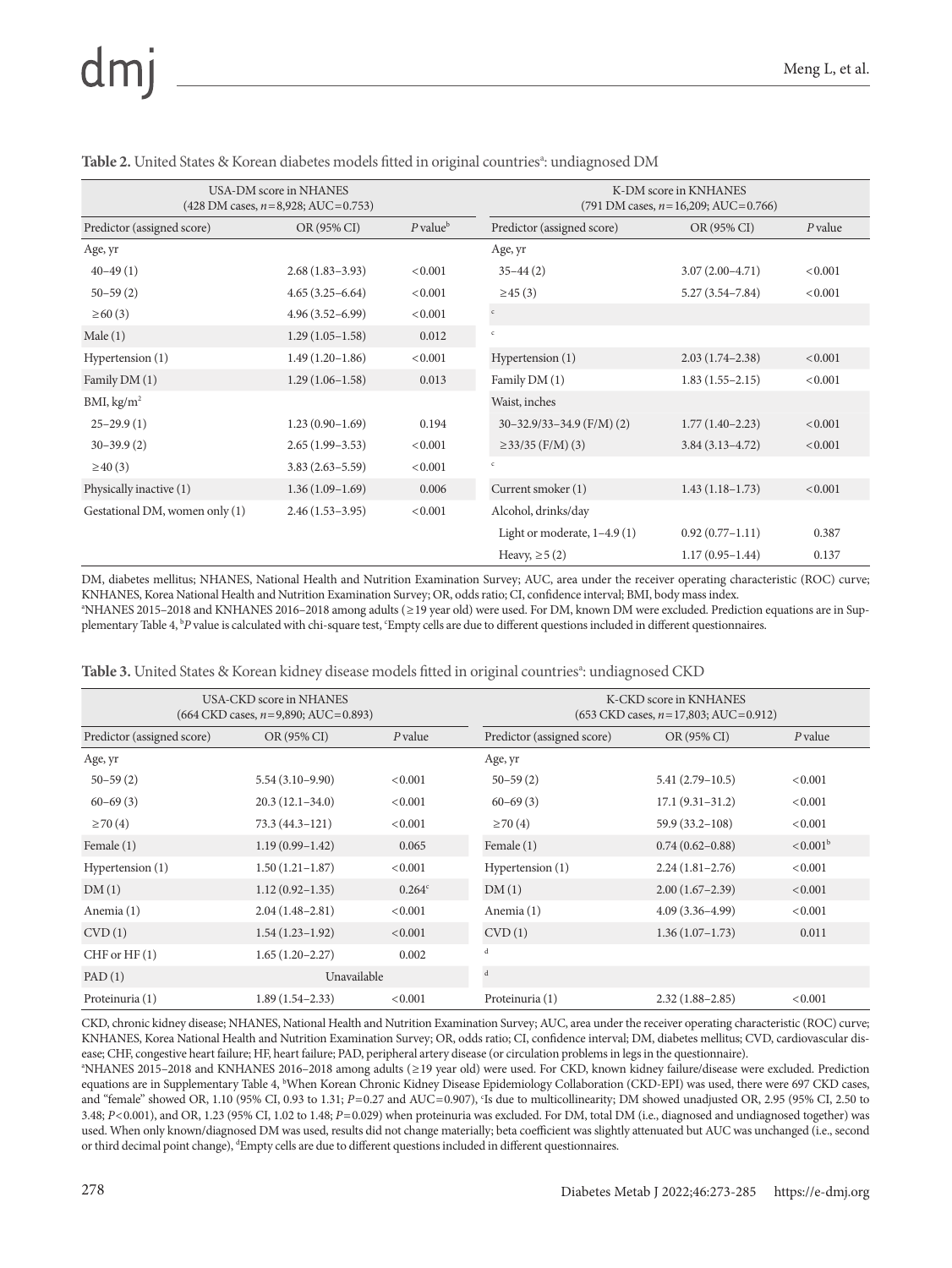| Model, population                                          | $%$ of<br>high<br>score | <b>Se</b> | Sp | <b>PPV</b> | <b>NPV</b> | $LR+$ | $LR-$ | Youden | AUC  |
|------------------------------------------------------------|-------------------------|-----------|----|------------|------------|-------|-------|--------|------|
| Outcome: undiagnosed DM (cutpoint $\geq$ 5 for high risk)  |                         |           |    |            |            |       |       |        |      |
| USA-DM score, in NHANES                                    | 48                      | 84        | 53 | 8          | 99         | 1.79  | 0.30  | 37     | 0.75 |
| USA-DM score, in KNHANES                                   | 31                      | 67        | 70 | 10         | 98         | 2.23  | 0.47  | 37     | 0.78 |
| K-DM score, in KNHANES                                     | 57                      | 89        | 45 | 8          | 99         | 1.62  | 0.24  | 34     | 0.77 |
| K-DM score, in NHANES                                      | 72                      | 93        | 29 | 6          | 99         | 1.31  | 0.24  | 22     | 0.71 |
| USA-DM score for DM/pre-DM, in NHANES <sup>b</sup>         | 49                      | 70        | 66 | 59         | 76         | 2.06  | 0.45  | 36     | 0.73 |
| USA-DM score for DM/pre-DM, in KNHANES <sup>b</sup>        | 31                      | 48        | 82 | 68         | 67         | 2.67  | 0.63  | 30     | 0.75 |
| Outcome: undiagnosed CKD (cutpoint $\geq$ 4 for high risk) |                         |           |    |            |            |       |       |        |      |
| USA-CKD score, in NHANES                                   | 39                      | 94        | 65 | 16         | 99         | 2.69  | 0.09  | 59     | 0.89 |
| USA-CKD score, in KNHANES                                  | 38                      | 96        | 64 | 9          | 100        | 2.67  | 0.06  | 60     | 0.91 |
| K-CKD score, in KNHANES                                    | 38                      | 96        | 64 | 9          | 100        | 2.67  | 0.06  | 60     | 0.91 |
| K-CKD score, in NHANES                                     | 39                      | 94        | 65 | 16         | 99         | 2.69  | 0.09  | 59     | 0.89 |
|                                                            |                         |           |    |            |            |       |       |        |      |

Table 4. Performance of DM and CKD scores in United States and Korean populations<sup>a</sup>

DM, diabetes mellitus; CKD, chronic kidney disease; Se, sensitivity; Sp, specificity; PPV, positive predictive value; NPV, negative predictive value; LR+, likelihood ratio positive; LR–, likelihood ratio negative; AUC, area under the ROC curve; NHANES, National Health and Nutrition Examination Survey; KNHANES, Korea National Health and Nutrition Examination Survey.

a NHANES 2015–2018 and KNHANES 2016–2018 data among adults (≥19 year old) were used. For DM (and DM/pre-DM), known DM were excluded. For CKD, known kidney failure or disease were excluded, <sup>b</sup>3,767 had DM/pre-DM among 8,743 in NHANES and 7,144 had DM/pre-DM among 16,148 in KNHANES. Of note, denominators are slightly reduced due to the fact that persons with unknown DM/pre-DM status were excluded.

United States population. With regard to regression model fits in addition to diagnostic measures, KNHANES consistently showed better discrimination (higher AUC) in all four models, which we did not expect. For example, the USA-DM model provided better discrimination in KNHANES than NHANES (AUC=0.78 vs. 0.75), likely offering extra-support toward external validity or transportability of the model or randomness. Discrimination was harder when DM/pre-DM are combined, compared to DM alone, since pre-DM is a middle group in risk spectrum. Uniformly attenuated regression coefficients but in the same direction for the composite outcome of DM/ pre-DM seem to justify the same risk test/questionnaire for both conditions of the same kind, which reflects the current usage in practice. Temporal- and cross-validation results along with regression model fits for DM, DM/pre-DM combined, and CKD are presented in Table 4, and Supplementary Tables 1-4. PPV >50% for DM/pre-DM means that 1 out of 2 who scored high  $(\geq 5)$  is likely to have DM or pre-DM that is newly identified, suggesting a reasonable yield for pre-screening/selfrisk assessment, where it is well known that PPV is a function of disease prevalence.

### **Sensitivity analyses**

Supplementary Table 3 summarizes sensitivity analyses and their impact on discrimination. AUCs were quite robust in different settings, when samples were unweighted versus weighted; predictors were assessed via questionnaires only versus supplemented/informed by physical examinations; and for different genders and races. The older age group (≥60 years old) showed lowest AUC for DM, which may imply limited value or usefulness of these screening scores in this subgroup, as previously pointed out [8]. Interestingly, women and Koreans showed uniformly higher AUCs, which may deserve future investigation and elucidation. In one extreme scenario, omitting unmodifiable demographic factors and family history demonstrated AUCs  $>0.7$ . Lowest AUC (=0.60) for CKD in Koreans who were <40 years old might reflect a uniformly low risk in this subgroup. Results were robust to somewhat different outcome definitions employed in practice—for instance, glucose alone vs. HbA1c alone for DM; original United States CKD-EPI vs. Korean version of CKD-EPI vs. older Modification of Diet in Renal Disease (MDRD) equations for CKD [5,33]. Finally, prediction equations are provided in Supplementary Ta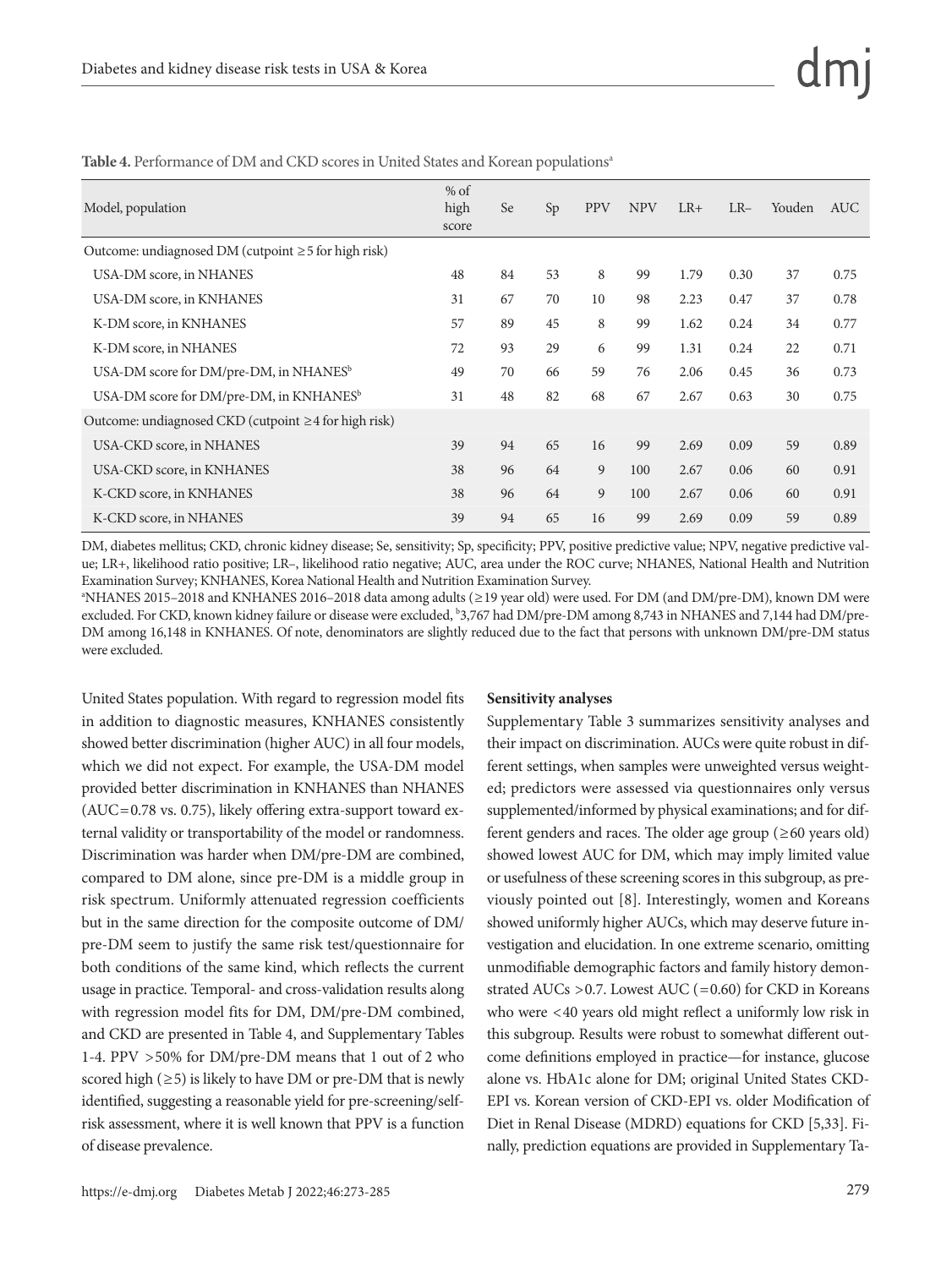ble 4 to calculate (updated) probability estimates for interested users or calculators.

# **DISCUSSION**

Models of various complexity are increasingly available for DM and CKD; yet, few have examined their performance with extensive temporal and external validations. As our primary aim, we evaluated and compared the performance of the relatively widely available DM and CKD screening or risk models in the contemporary United States and Korean populations. Overall, discrimination and risk factor-outcome associations remained stable, with reasonably consistent findings between the original, old data used for model developments versus most recent data available. Minor variations were noted as follows: AUC was somewhat lower in the current validation (0.75) versus original publication (0.79) for the USA-DM model, and the corresponding values were 0.73 to 0.77 for the K-DM model; AUC was also higher in the current validation of the USA-CKD and K-CKD models (0.83–0.88 to 0.89–0.91). In contrast, crossvalidation provided somewhat intriguing results. The United States models showed better discrimination in the Korean population, which may reflect random variation and/or strong external validity. To compare, prediction models for DM developed from another CDC dataset and machine learning techniques; for example, with 27 variables from >138,000 participants, showed AUC=0.72–0.79 [41]. Also, risk for female gender in CKD scores was attenuated in our study (e.g., weaker statistical significance or reversed direction), and this is partly explained by the eGFR formula used (MDRD, CKD-EPI, or Korean CKD-EPI). As such, "female" in the CKD score in both countries may be optional.

According to currently available risk tests, 30% to 60% of respondents may be classified as being at high risk of DM or CKD [8,10,19,24]. This may cause a legitimate concern that overestimating people at risk can create false alarm or challenge the utility. Depending on perceived burden or available resources, different cutpoints (say, 4, 5, 6) may be justified; indeed, adaptations/modifications in questionnaire design (e.g., translation, cultural adaptation or substitution of Asian BMI table) and different cutpoints for high risk designation in the DM and CKD risk scores have been suggested and incorporated [10,12,19,24,25,39,42]. Further, some groups may be more accepting and responsive to tests that are tailored to their population; we generally do not recommend the K-DM model for

the United States population or the USA-DM model for the Korean population despite good numerical performance. We assert that the two countries can or should adopt different obesity measures and criteria, and should try to identify lifestyle and culturally appropriate risk or protective factors (physical activity, alcohol consumption, smoking—possibly gender-specific and how to capture/measure). For instance, Korea currently does not follow the United States revised guidelines on blood pressure thresholds in order to avoid over-classifying people as high risk (with possible over-treatment) and communicational challenge with the public, based on limited evidence among Asians (comprising 1% to 2% of the entire sample studied) [33,43]. Moreover, we should emphasize 'modifiable' or 'controllable' factors in most predictions; as an example, a very high AUC is not always ideal for prediction, especially when driven by deterministic factors—whether unmodifiable (e.g., age, family history, genetics) or a surrogate, imminent marker or early onset (e.g., elevated glucose or creatinine) —which may be better suited for diagnostics, instead of meaningful prediction [44,45].

As our secondary aim, we estimated and compared the prevalence of DM and CKD (and distribution of raw variables) along with well-known and validated risk factors. As expected, there were differences in the prevalence of some factors such as obesity, but some others—especially, prehypertension, pre-DM, and HbA1c level—were comparable in the two countries. Moreover, undiagnosed DM and proteinuria were more prevalent among Koreans (with different definitions/tests used for proteinuria). Thus, Korea is not a "safe zone" for hypertension and diabetes despite a relatively healthy national profile, excellent health care access, service and longevity [17,46].

As the tertiary aim, we considered potential adverse effects from the use of widely endorsed and available risk tests and possible medicalization of pre-DM [8]. It is true that a substantial proportion of individuals are designated as high risk (e.g., over 50% having a high score, 42% having prehypertension, and 34% having pre-DM), which may create unnecessary alarm that can lead to loss of trust or wasted medical resources. A possible (small and limited) solution may be to institute a higher cutoff (e.g., 6 instead of 5) or a priority or closer monitoring given to a subgroup with a higher level of HbA1c or glucose within pre-DM designation, as the range might be broad and monotonicity in risk is apparent [34,47]. Such adaptive measures may be wiser than abandoning risk tests totally or mechanical adoption.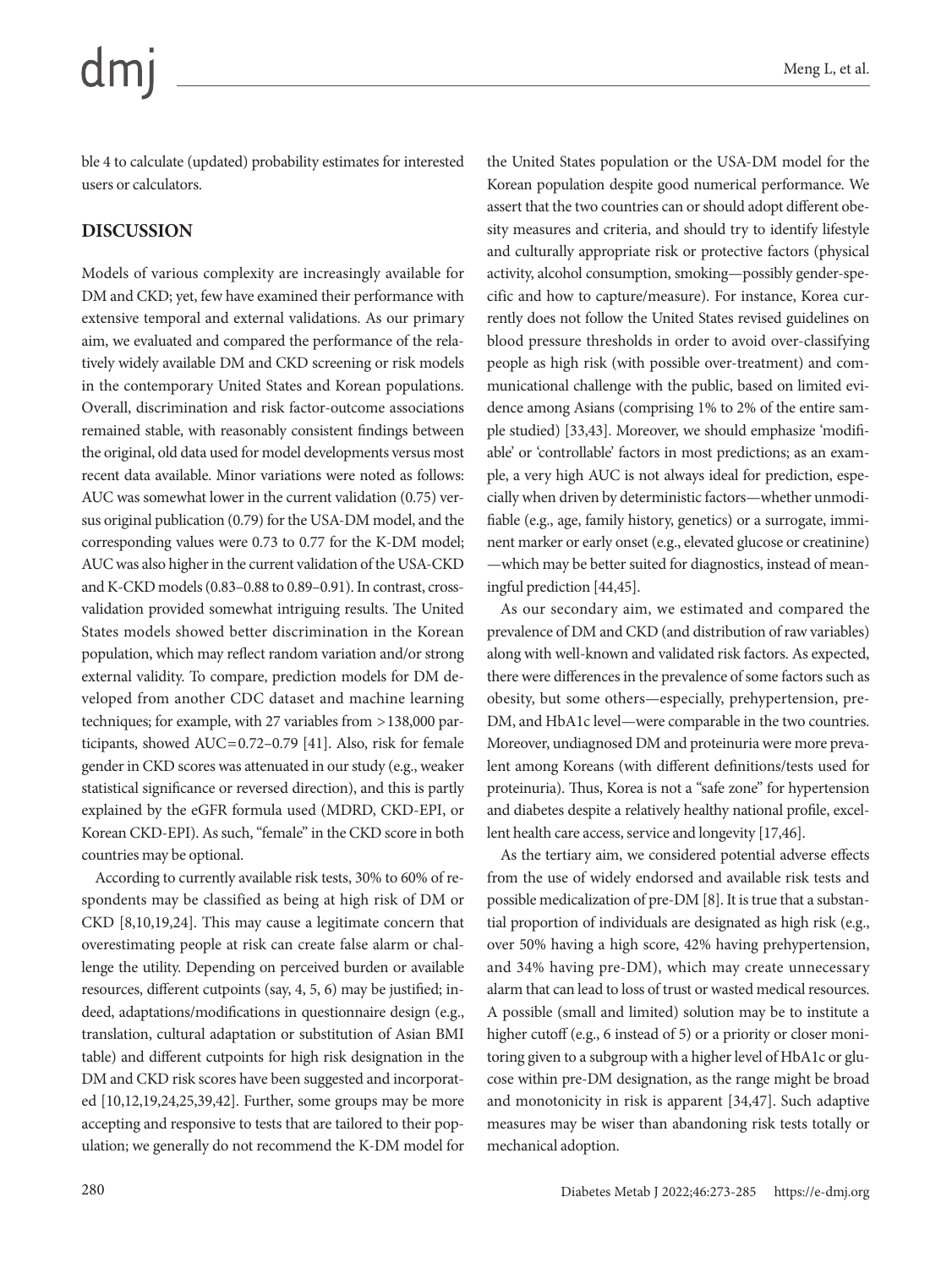Indeed, it has taken a long time to educate the general public regarding CVD and its associated risk factors, such as high blood pressure and cholesterol, partly through the Framingham risk score, a landmark risk model; yet many lay persons remain unfamiliar with key biomarkers such as HbA1c, creatinine, BMI, various obesity measures, or original/revised risk score itself. Recently, we may be seeing a momentum or progress in DM and CKD health education in many countries. These (standardized) screening tools have potential to promote disease awareness, health education, and possible risk reduction globally. Although risk assessment or prediction of CVD and cancer risk are equally important, this generally requires lab testing or complex information that may exceed a layman's medical understanding. The easy-to-use DM and CKD risk assessment tools may improve accessibility and dissemination of solidly validated, widely relevant health-related information to the general public, and may help reduce health disparity gaps the two goals of "Healthy People 2030."

Limitations of our study should be noted. First, unavailability and lack of standardization of some variables or tests across countries may explain some inconclusive findings, as summarized in variable definitions in the Appendix 1. For example, the role of alcohol use on DM was not further elucidated; however, this can be a common occurrence when we combine disparate studies or heterogenous populations/datasets, yet may also be viewed valuable as it reflects real-world scenarios. Second, our investigation on temporal and cross-validation was based on the same types of survey data over >10 years apart; thus, good performance must be partly due to similarities in study design, and high internal consistency and high data quality from the two developed countries [17]. Diverse realworld settings (e.g., community, hospital, resource-poor) or special contexts (e.g., human immunodeficiency virus patients or other continents) may provide less ideal results [48].

Additionally, the following points are mentioned for consideration in similar line of research (e.g., based on cross-sectional survey data), not as limitations of this particular study. Causal or directional relationships (e.g., CKD to/from anemia) cannot be drawn from our study, which focused strictly on associations or correlations for cross-sectional events—DM and CKD present but unknown. Causation is not needed for screening and prediction, but the relevance, interpretability and meaningfulness of the models could improve user acceptance [45]. Also, risk score or self-assessment (especially, with low specificity and PPV) cannot replace professional medical advice and should remain a secondary or tertiary, or prescreening or educational tool, with proper warnings to accompany any use. Because the outcome/cases in this study are "prevalent" events identified in a cross-sectional manner, risk in our study is technically odds or probability/prevalence. This approach is necessary in screening when the goal is to identify individuals with prevalent but currently undiagnosed disease. We have compared a version of the USA-CKD screening score to point of care urine and blood tests to identify individuals with CKD [49].

The main strengths of our study are large, nationally representative, contemporary multi-country data with key variables available (or reasonable proxies) for two prolific medical conditions. To that end, we were able to study similarities and differences between the two countries, representing different environments, with high statistical power. To our knowledge, this is the first study to attempt temporal- and cross-validation of the United States and Asian prediction/screening models.

In conclusion, our study supports high internal and external validity of the DM and CKD risk scores widely disseminated in United States and Korea and beyond, adding to the body of existing independent validation efforts. Perhaps our study provides support for country-specific models for DM, which is a trend in related research. These four models may be safely used as a supporting tool (online, pencil and paper, health fair) in a variety of different settings including those with limited resources, with possible adaptation or improvement. Despite active development and promotion by researchers (including machine learning and artificial intelligence-based models), the real impact of risk scores and prediction models are infrequently studied or reported. Wise use and appropriate adaptation or revision of currently available and effective models, as ADA/CDC/AMA/CDPH did for DM and pre-DM [8], aka 'join forces' for a similar goal, may be preferable to developing even more (similar, different, or confusing) models with minor improvements [1,2,4]. Risk assessment tools can be an essential component of patient-centeredness and communication and shared decision-making between clinicians and patients/ families [50]. Rigorous assessment and reporting of value and potential harm should continue to garner patients' and providers' trust in research, to evaluate the real impact of the risk prediction tools on public and personal health, and to serve as a good example in translational research.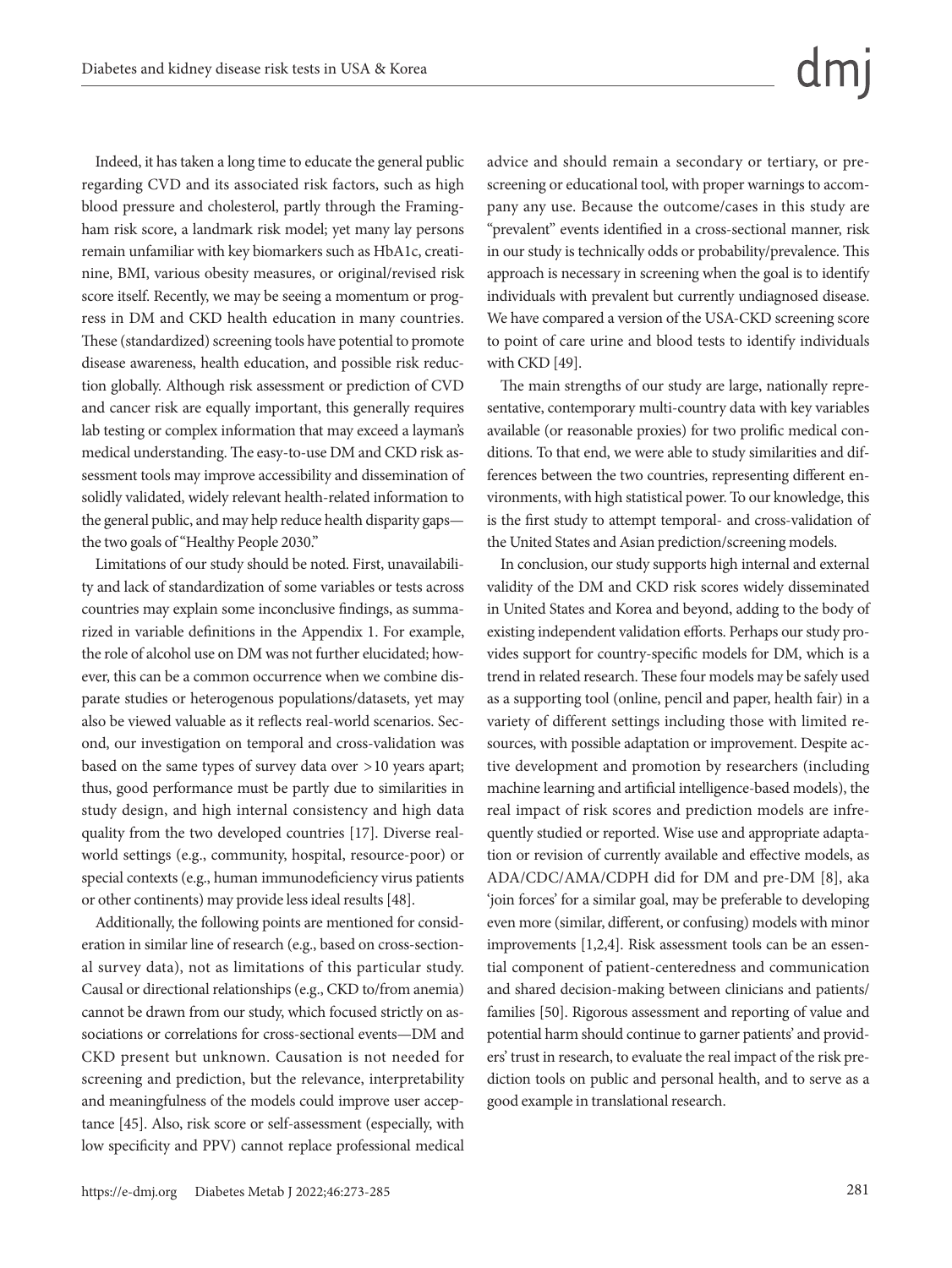# **SUPPLEMENTARY MATERIALS**

Supplementary materials related to this article can be found online at https://doi.org/10.4093/dmj.2021.0054.

# **CONFLICTS OF INTEREST**

No potential conflict of interest relevant to this article was reported.

# **AUTHOR CONTRIBUTIONS**

Conception or design: L.M., H.B.

Acquisition, analysis, or interpretation of data: L.M., K.S.K., J.K., H.B.

Drafting the work or revising: K.S.K., D.J.K., Y.L., J.K., A.V.K. Final approval of the manuscript: L.M., K.S.K., D.J.K., Y.L., J.K., A.V.K., H.B.

# **ORCID**

Liela Meng *https://orcid.org/0000-0001-7767-5354*

# **FUNDING**

Heejung Bang is partly supported by the National Institutes of Health through grant UL1 TR001860. The funding source had no role in the study design or implementation.

# **ACKNOWLEDGMENTS**

The authors thank Caron Modeas, Evolved Editing, LLC, for English editing, and Dr. J David Spence for useful advice and comments. The authors also thank valuable resources publicly provided by US CDC as well as Korea CDC.

# **REFERENCES**

- 1. Liao L, Mark DB. Clinical prediction models: are we building better mousetraps? J Am Coll Cardiol 2003;42:851-3.
- 2. Adibi A, Sadatsafavi M, Ioannidis JP. Validation and utility testing of clinical prediction models: time to change the approach. JAMA 2020;324:235-6.
- 3. Dawes RM, Faust D, Meehl PE. Clinical versus actuarial judgment. Science 1989;243:1668-74.
- 4. Wyatt JC, Altman DG. Prognostic models: clinically useful or quickly forgotten? BMJ 1995;311:1539.
- 5. Chin HJ, Kim S. Chronic kidney disease in Korea. Korean J Med 2009;76:511-4.
- 6. Kim BY, Won JC, Lee JH, Kim HS, Park JH, Ha KH, et al. Diabetes fact sheets in Korea, 2018: an appraisal of current status. Diabetes Metab J 2019;43:487-94.
- 7. International Diabetes Federation: Diabetes and the kidneys. Available from: https://idf.org/our-activities/care-prevention/ diabetes-and-the-kidney.html (cited 2021 Aug 6).
- 8. Shahraz S, Pittas AG, Kent DM. Prediabetes risk in adult Americans according to a risk test. JAMA Intern Med 2016; 176:1861-3.
- 9. Centers for Disease Control and Prevention: Chronic Kidney Disease (CKD) Surveillance System. CKD Risk Calculators. Available from: https://nccd.cdc.gov/ckd/Calculators.aspx (cited 2021 Aug 6).
- 10. Centers for Disease Control and Prevention: Could you have prediabetes? Available from: https://www.cdc.gov/prediabetes/ takethetest (cited 2021 Aug 6).
- 11. Lee YH, Bang H, Kim HC, Kim HM, Park SW, Kim DJ. A simple screening score for diabetes for the Korean population: development, validation, and comparison with other scores. Diabetes Care 2012;35:1723-30.
- 12. Bang H, Edwards AM, Bomback AS, Ballantyne CM, Brillon D, Callahan MA, et al. Development and validation of a patient self-assessment score for diabetes risk. Ann Intern Med 2009; 151:775-83.
- 13. Kwon KS, Bang H, Bomback AS, Koh DH, Yum JH, Lee JH, et al. A simple prediction score for kidney disease in the Korean population. Nephrology (Carlton) 2012;17:278-84.
- 14. Echouffo-Tcheugui JB, Kengne AP. Risk models to predict chronic kidney disease and its progression: a systematic review. PLoS Med 2012;9:e1001344.
- 15. Bang H, Vupputuri S, Shoham DA, Klemmer PJ, Falk RJ, Mazumdar M, et al. SCreening for Occult REnal Disease (SCORED): a simple prediction model for chronic kidney disease. Arch Intern Med 2007;167:374-81.
- 16. Centers for Disease Control and Prevention: People with certain medical conditions. Available from: [https://www.cdc.gov/](https://www.cdc.gov/coronavirus/2019-ncov/need-extra-precautions/people-with-medical-conditions.html) [coronavirus/2019-ncov/need-extra-precautions/people-with](https://www.cdc.gov/coronavirus/2019-ncov/need-extra-precautions/people-with-medical-conditions.html)[medical-conditions.html](https://www.cdc.gov/coronavirus/2019-ncov/need-extra-precautions/people-with-medical-conditions.html) (cited 2021 Sep 2).
- 17. Solano JJ, Maki DG, Adirim TA, Shih RD, Hennekens CH. Public health strategies contain and mitigate COVID-19: a tale of two democracies. Am J Med 2020;133:1365-6.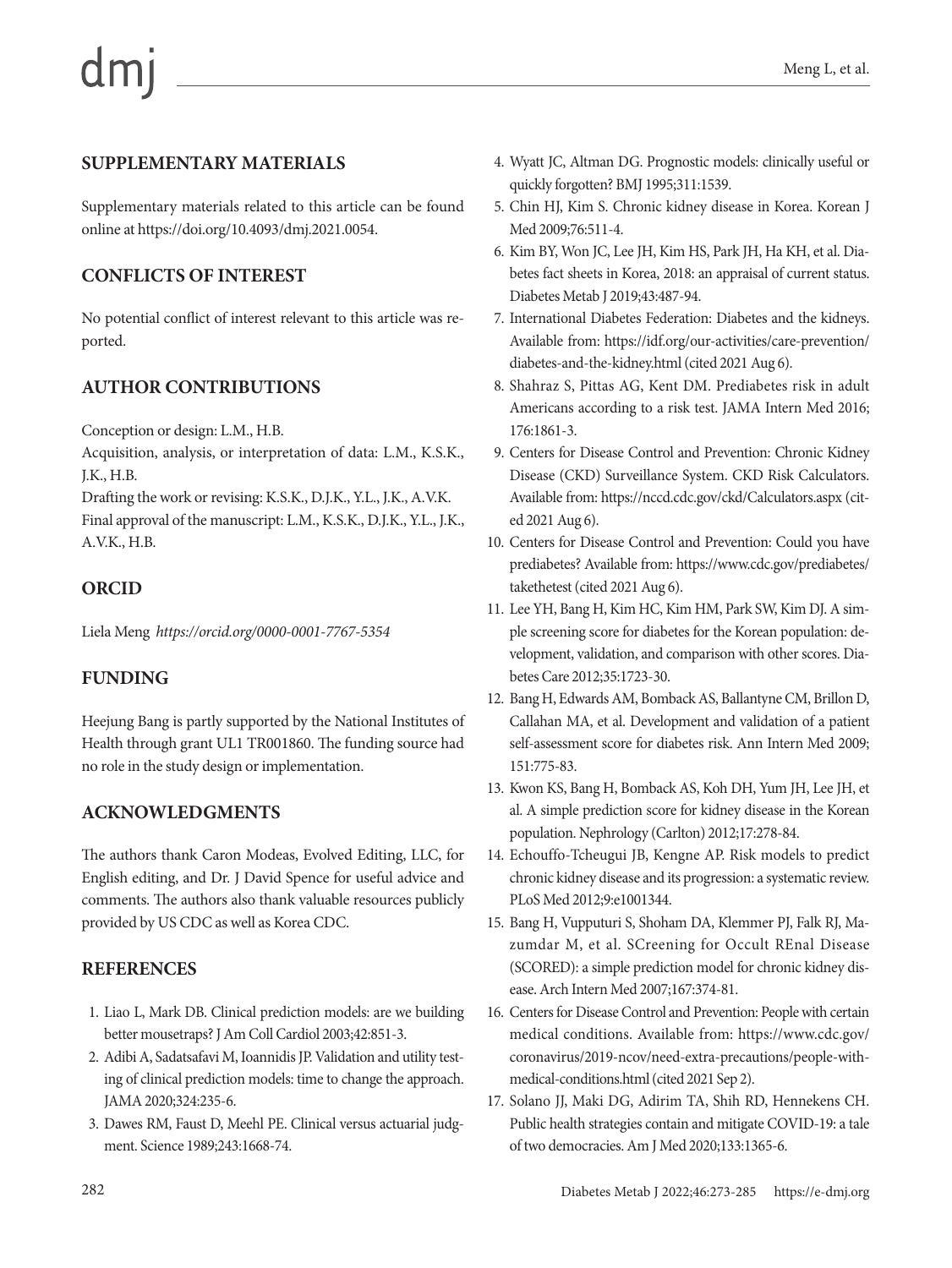- 18. You J. Lessons from South Korea's COVID-19 policy response. Am Rev Public Adm 2020;50:801-8.
- 19. American Diabetes Association: Do I have prediabetes? Available from: https://doihaveprediabetes.org/take-the-risk-test (cited 2021 Aug 6).
- 20. Ali MK, McKeever Bullard K, Imperatore G, Benoit SR, Rolka DB, Albright AL, et al. Reach and use of diabetes prevention services in the United States, 2016-2017. JAMA Netw Open 2019;2:e193160.
- 21. YouTube: Take the prediabetes risk test: type 2 diabetes prevention. Available from: [https://www.youtube.com/watch?v=s020q-](https://www.youtube.com/watch?v=s020q-FE0H4)[FE0H4](https://www.youtube.com/watch?v=s020q-FE0H4) (cited 2021 Aug 6).
- 22. Redberg RF. The medicalization of common conditions. JAMA Intern Med 2016;176:1863.
- 23. Piller C. Dubious diagnosis. Science 2019;363:1026-31.
- 24. American Diabetes Association. Standards of medical care in diabetes: 2021. Diabetes Care 2021;44(Suppl 1):1-225.
- 25. Asgari S, Lotfaliany M, Fahimfar N, Hadaegh F, Azizi F, Khalili D. The external validity and performance of the no-laboratory American Diabetes Association screening tool for identifying undiagnosed type 2 diabetes among the Iranian population. Prim Care Diabetes 2020;14:672-7.
- 26. Yarnoff BO, Hoerger TJ, Simpson SK, Leib A, Burrows NR, Shrestha SS, et al. The cost-effectiveness of using chronic kidney disease risk scores to screen for early-stage chronic kidney disease. BMC Nephrol 2017;18:85.
- 27. Kshirsagar AV, Bang H, Bomback AS, Vupputuri S, Shoham DA, Kern LM, et al. A simple algorithm to predict incident kidney disease. Arch Intern Med 2008;168:2466-73.
- 28. Dutta D, Mukhopadhyay S. Intervening at prediabetes stage is critical to controlling the diabetes epidemic among Asian Indians. Indian J Med Res 2016;143:401-4.
- 29. Cai X, Zhang Y, Li M, Wu JH, Mai L, Li J, et al. Association between prediabetes and risk of all cause mortality and cardiovascular disease: updated meta-analysis. BMJ 2020;370:m2297.
- 30. Spence JD, Viscoli CM, Inzucchi SE, Dearborn-Tomazos J, Ford GA, Gorman M, et al. Pioglitazone therapy in patients with stroke and prediabetes: a post hoc analysis of the IRIS randomized clinical trial. JAMA Neurol 2019;76:526-35.
- 31. Poltavskiy E, Kim DJ, Bang H. Comparison of screening scores for diabetes and prediabetes. Diabetes Res Clin Pract 2016;118: 146-53.
- 32. Kim MK, Ko SH, Kim BY, Kang ES, Noh J, Kim SK, et al. 2019 Clinical practice guidelines for type 2 diabetes mellitus in Korea. Diabetes Metab J 2019;43:398-406.
- 33. Jeong TD, Lee W, Yun YM, Chun S, Song J, Min WK. Development and validation of the Korean version of CKD-EPI equation to estimate glomerular filtration rate. Clin Biochem 2016; 49:713-9.
- 34. Oh JY, Lim S, Kim DJ, Kim NH, Kim DJ, Moon SD, et al. A report on the diagnosis of intermediate hyperglycemia in Korea: a pooled analysis of four community-based cohort studies. Diabetes Res Clin Pract 2008;80:463-8.
- 35. Vart P, Powe NR, McCulloch CE, Saran R, Gillespie BW, Saydah S, et al. National trends in the prevalence of chronic kidney disease among racial/ethnic and socioeconomic status groups, 1988-2016. JAMA Netw Open 2020;3:e207932.
- 36. WHO Expert Consultation. Appropriate body-mass index for Asian populations and its implications for policy and intervention strategies. Lancet 2004;363:157-63.
- 37. Matsushita K, Tang O, Selvin E. Addressing challenges and implications of national surveillance for racial/ethnic disparities in diabetes. JAMA 2019;322:2387-8.
- 38. Spracklen CN, Horikoshi M, Kim YJ, Lin K, Bragg F, Moon S, et al. Identification of type 2 diabetes loci in 433,540 East Asian individuals. Nature 2020;582:240-5.
- 39. Reaching Immigrants through Community Empowerment (RICE): Project RICE. Available from: https://med.nyu.edu/ sites/default/files/prevention-research2/RICE%20-%20 KCS%20Newsletter%207.19.13%20FINAL%20ENG.pdf (cited 2021 Aug 6).
- 40. Kahn HS, Cheng YJ, Thompson TJ, Imperatore G, Gregg EW. Two risk-scoring systems for predicting incident diabetes mellitus in U.S. adults age 45 to 64 years. Ann Intern Med 2009; 150:741-51.
- 41. Xie Z, Nikolayeva O, Luo J, Li D. Building risk prediction models for type 2 diabetes using machine learning techniques. Prev Chronic Dis 2019;16:E130.
- 42. Magacho EJ, Andrade LC, Costa TJ, Paula EA, Araujo Sde S, Pinto MA, et al. Translation, cultural adaptation, and validation of the screening for occult renal disease (SCORED) questionnaire to Brazilian Portuguese. J Bras Nefrol 2012;34:251-8.
- 43. Chu M: Korea keeps high blood pressure standard at 140/90 mmHg. Available from: http://www.koreabiomed.com/news/ articleView.html?idxno=3319 (cited 2021 Aug 6).
- 44. Lee YH, Bang H, Kim DJ. How to establish clinical prediction models. Endocrinol Metab (Seoul) 2016;31:38-44.
- 45. Bang H. Biomarker score in risk prediction: beyond scientific evidence and statistical performance. Diabetes Metab J 2020; 44:245-7.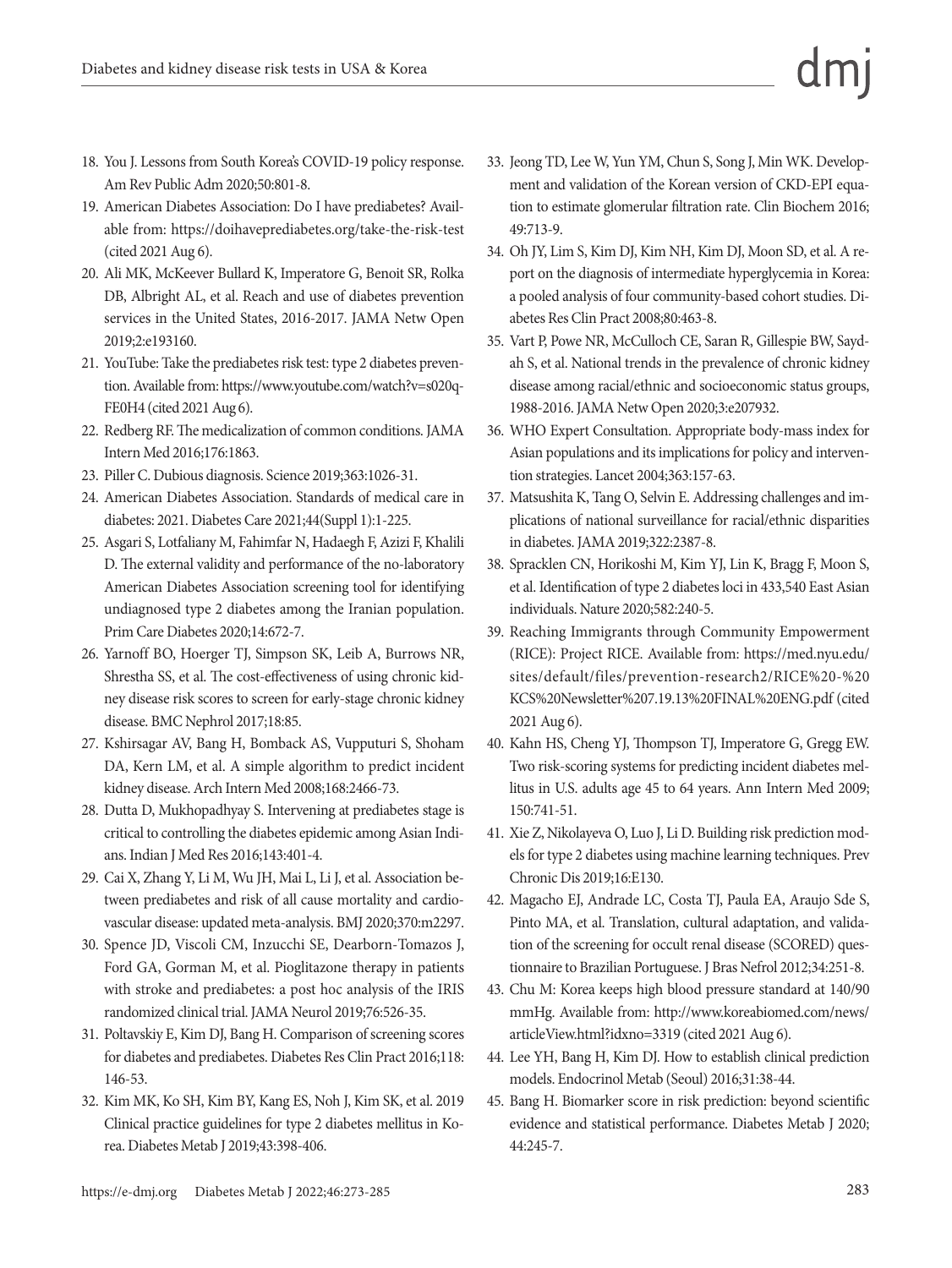# $dm$

- 46. Gaind N. Life expectancy set to hit 90 in South Korea. Nature 2017. https://doi.org/10.1038/nature.2017.21535.
- 47. Sussman JB, Kent DM, Nelson JP, Hayward RA. Improving diabetes prevention with benefit based tailored treatment: risk based reanalysis of Diabetes Prevention Program. BMJ 2015; 350:h454.
- 48. Dimala CA, Atashili J, Mbuagbaw JC, Wilfred A, Monekosso GL. A comparison of the diabetes risk score in HIV/AIDS patients on Highly Active Antiretroviral Therapy (HAART) and HAART-naive patients at the Limbe Regional Hospital, Cam-

eroon. PLoS One 2016;11:e0155560.

- 49. Harward DH, Bang H, Hu Y, Bomback AS, Kshirsagar AV. Evaluation of the SCORED questionnaire to identify individuals with chronic kidney disease in a community-based screening program in rural North Carolina. J Community Med Health Educ 2014;4(Suppl 2):007.
- 50. Poon EG, Gandhi TK, Sequist TD, Murff HJ, Karson AS, Bates DW. "I wish I had seen this test result earlier!": dissatisfaction with test result management systems in primary care. Arch Intern Med 2004;164:2223-8.